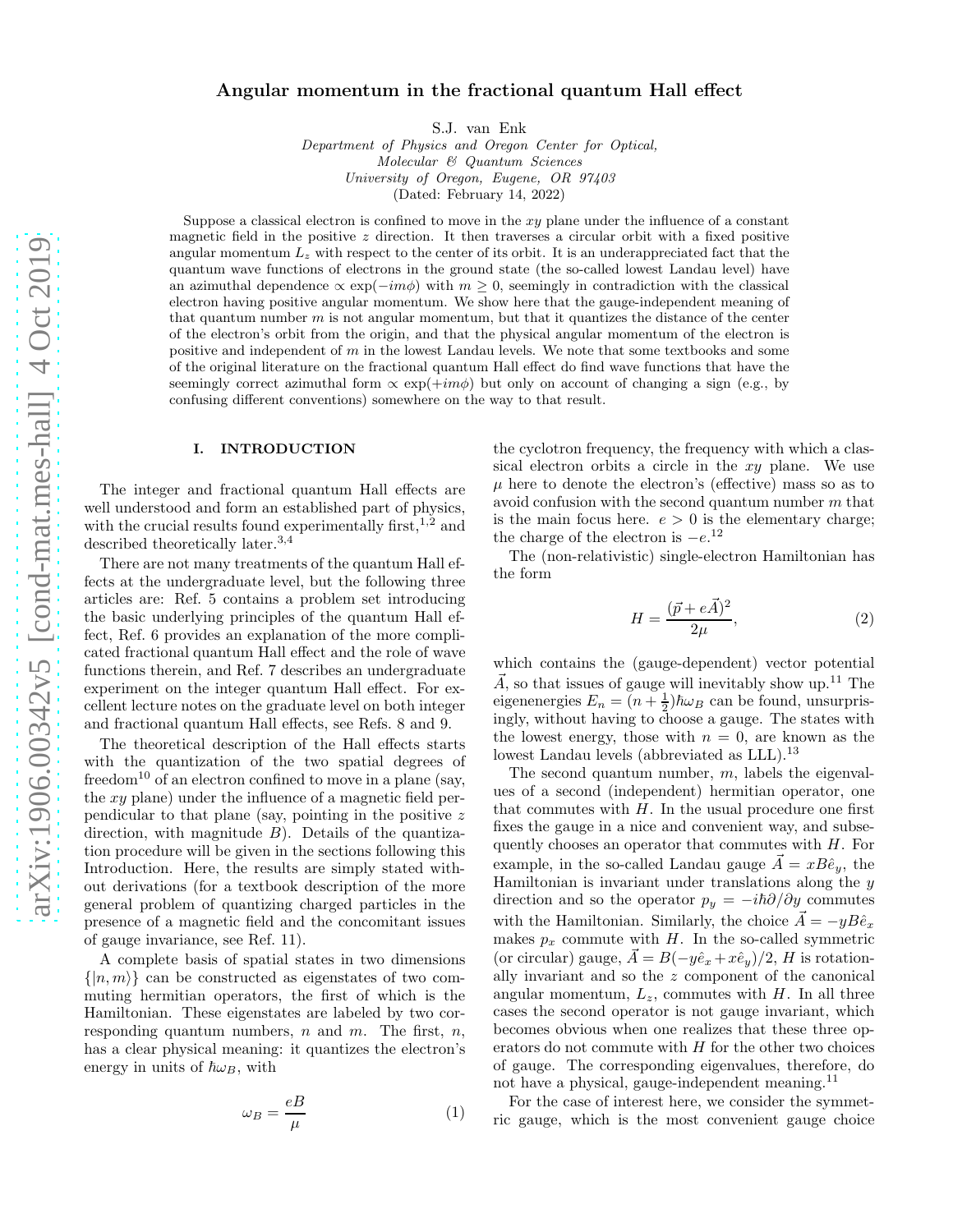for describing the fractional quantum Hall effect.<sup>3</sup> In this case one ends up with wave functions whose dependence on the angle  $\phi$  [in polar coordinates] is of the form  $\exp(-im\phi)$  with  $m \geq 0$ . This result is a bit surprising given that the electron in the classical limit rotates counter-clockwise (and so has positive angular momentum<sup>14</sup>), whereas a particle with a wave function  $\exp(-im\phi)$  would have negative or zero angular momentum for  $m \geq 0$ .

The solution to this conundrum, as will be shown below in great detail, contains three parts: first, the quantum number  $m$  in the usual construction is gauge dependent and has no physical meaning as such. Indeed, wave functions are always gauge dependent, and their gauge degree of freedom consists in a local phase factor. Just as in the Landau gauge a wave function of the form  $\exp(iky)$  does not imply the electron has physical momentum  $\hbar k$ , so in the symmetric gauge a wave function  $\exp(-im\phi)$  does not imply the electron has physical angular momentum  $-m\hbar.$ 

Second, one can calculate what the physical, gaugeindependent angular momentum is (relative to the origin) in the states constructed in the symmetric gauge. The expectation value of the z component turns out to be  $(2n+1)\hbar$ : always positive and independent of  $m^{13,15,16}$ Even better, and not very well-known,  $17$  one can construct a gauge-independent operator for angular momentum relative to the center of the circular orbit. We will find here that the states  $|n, m\rangle$  are, in fact, eigenstates of its z component with eigenvalue  $(2n + 1)\hbar$ , again independent of m.

Third, more constructively, one can choose a gaugeindependent operator that commutes with the Hamiltonian, and thus construct a set of basis states for which both quantum numbers have a physical meaning. The physical meaning of the second quantum number found in the symmetric gauge turns out to be that of distance of the center of the orbit to the origin, not angular momentum.

The following two sections repeat in some detail the steps of the standard calculation of the wave functions of the Landau levels in the symmetric gauge. The point is to make sure we obtain the correct sign for their azimuthal dependence. Section IV then points out that the sign seems to be wrong, but then explains why it is, nonetheless, correct. The physical meaning of the quantum number  $m$  is discussed in Section V, in which a gauge-invariant set of basis states is constructed. Section VI identifies different ways of confusing different sign conventions as they appear in the literature, leading to wave functions of the form  $\exp(+im\phi)$  but pertaining to a particle circling in clockwise direction (with, therefore, negative orbital angular momentum).

# II. CLASSICAL HALL EFFECT

Except for using  $\mu$  for the electron's mass, we follow here the notational conventions from Ref. 9, those being the most careful notes on the quantum Hall effect the author has found.

The general solution to the classical equations of motion,  $\mu d^2 \vec{x}/dt^2 = -ed\vec{x}/dt \times \vec{B}$ , with  $\vec{B} = B\hat{e}_z$ , is

$$
x(t) = X - R\sin(\omega_B t + \varphi)
$$
  

$$
y(t) = Y + R\cos(\omega_B t + \varphi)
$$
 (3)

with  $\omega_B$  the cyclotron frequency, as defined in (1). There are four constants of integration,  $R, \varphi, X, Y$ . The energy of an electron in such a circular orbit is purely kinetic the potential energy is zero, because the magnetic force does zero work—and its magnitude depends only on one integration constant, R:

$$
Eclas = \frac{1}{2}\mu(\omega_B R)^2.
$$
 (4)

This is a highly degenerate class of solutions: the same circular motion (with the same radius  $R$  and hence the same energy) can be around any center  $(X, Y)$ . This large degeneracy of energy eigenstates shows up in the quantum solution, too.

The classical electron's angular momentum relative to the center of the circular orbit,  $(X, Y)$ , points in the positive z direction (or, rather, in the same direction as the magnetic field) and its magnitude is directly proportional to its energy:

$$
L_z^{\text{clas}} = \mu \omega_B R^2 = \frac{2E^{\text{clas}}}{\omega_B}.
$$
 (5)

#### III. QUANTIZING THE HALL EFFECT

We describe the magnetic field through the vector potential, i.e., via  $\vec{B} = \vec{\nabla} \times \vec{A}$ . Questions of gauge are inevitable and will become important.

The Hamiltonian of Eq. (2) for a single electron can be rewritten as

$$
H = \frac{\vec{\pi}^2}{2\mu},\tag{6}
$$

with  $\vec{\pi}$  the kinetic momentum or the mechanical momen $tum$ , equal to  $\mu d\vec{x}/dt$  in the Heisenberg picture, and defined as

$$
\vec{\pi} = \vec{p} + e\vec{A}.\tag{7}
$$

Here  $\vec{p}$  is the *canonical momentum*. It's the latter that satisfies (after quantizing the theory) the standard commutation relations with the position operator. That is, in the position representation we have the usual  $\vec{p} = -i\hbar\vec{\nabla}$ .

Under a gauge transformation

$$
\vec{A} \mapsto \vec{A} + \vec{\nabla}\lambda(\vec{r}),\tag{8}
$$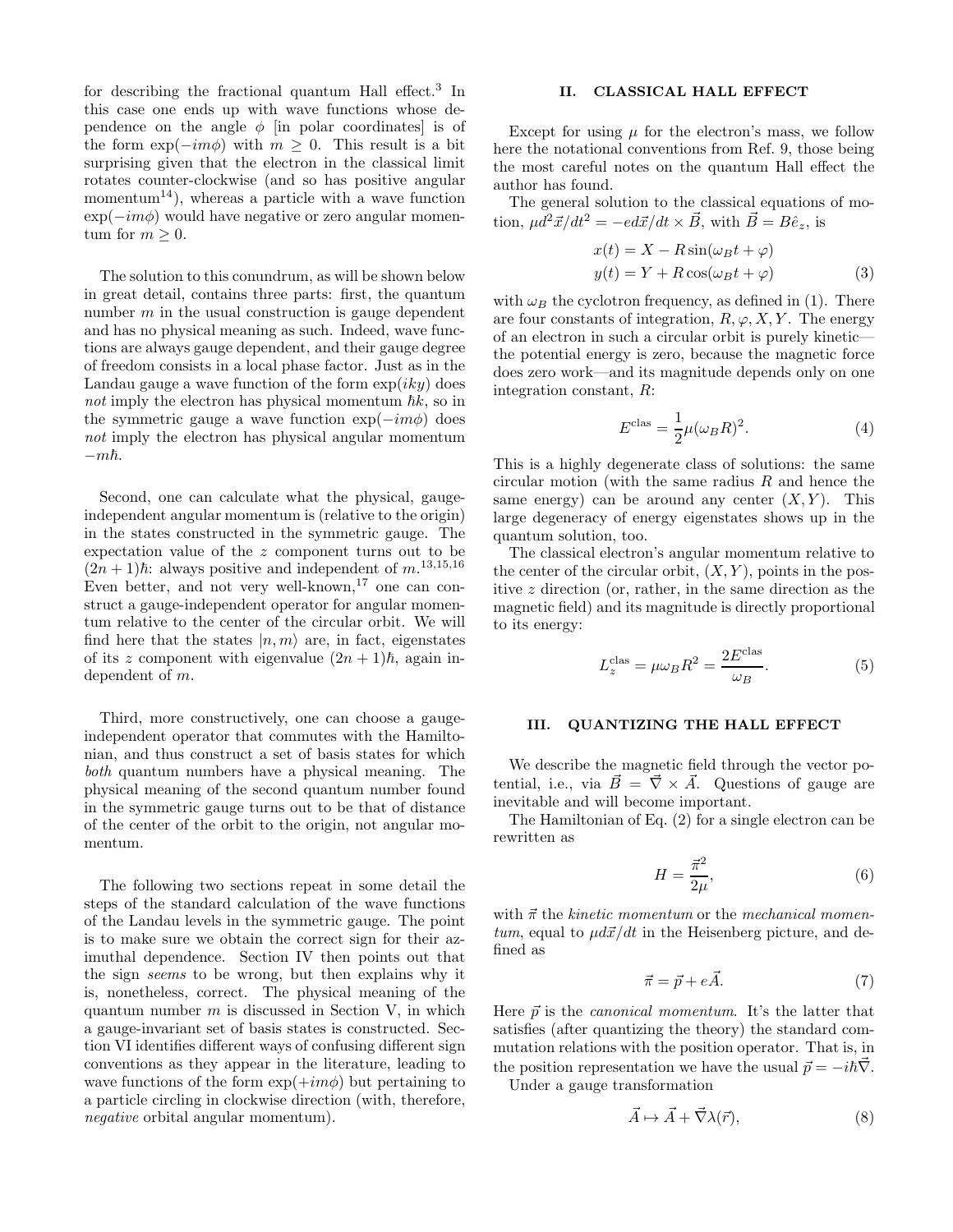the wave function of our electron will change, too:

$$
\psi(\vec{r}) \mapsto \exp\left(-\frac{ie\lambda(\vec{r})}{\hbar}\right)\psi(\vec{r}).\tag{9}
$$

An example of a gauge-invariant (and measurable/physical) quantity is

$$
\langle \psi | \vec{\pi} | \psi \rangle = \mu \frac{d}{dt} \langle \vec{x} \rangle.
$$
 (10)

On the other hand,

$$
\langle \vec{p} \rangle = \langle \psi | \vec{p} | \psi \rangle \mapsto \langle \psi | \vec{p} | \psi \rangle - e \vec{\nabla} \lambda(\vec{r}) \tag{11}
$$

is gauge dependent and not measurable. Now note that the x and y components of  $\vec{\pi}$  do not commute with each other:

$$
[\pi_x, \pi_y] = [-i\hbar \nabla_x + eA_x, -i\hbar \nabla_y + eA_y]
$$
  
=  $-i\hbar e \nabla_x A_y + i\hbar e \nabla_y A_x = -i\hbar eB.$  (12)

Their (gauge-invariant) commutator is in fact a constant (more precisely, a constant times the identity operator), just like the commutator for  $x$  and  $p$ . And since the Hamiltonian H is a sum of the squares of  $\pi_x$  and of  $\pi_y$ what we get is mathematically equivalent to a 1D simple harmonic oscillator (SHO). In standard fashion we can define "ladder" operators

$$
a = \frac{1}{\sqrt{2\hbar eB}} (\pi_x - i\pi_y) \tag{13}
$$

and its hermitian conjugate

$$
a^{+} = \frac{1}{\sqrt{2\hbar eB}} (\pi_x + i\pi_y) \tag{14}
$$

such that  $[a, a^+] = 1$ , and so they behave exactly as the lowering and raising operators for the 1D SHO. Indeed, we can rewrite  $H$  as

$$
H = \hbar\omega_B(a^+a + \frac{1}{2}),\tag{15}
$$

with eigenenergies  $E_n = (n + \frac{1}{2})\hbar\omega_B$  for nonnegative integer n. These energy levels are referred to as Landau *levels.* The  $n = 0$  states form the lowest Landau level (LLL). We can define a magnetic length

$$
l_B = \sqrt{\frac{\hbar}{eB}}\tag{16}
$$

and rewrite a

$$
a = \frac{l_B}{\sqrt{2}\hbar}(\pi_x - i\pi_y) \tag{17}
$$

such that it is manifestly dimensionless.

We can find a second quantum number  $m$  and have a complete set of basis states  $|n,m\rangle$  describing the spatial degrees of freedom of our electron, by finding a second hermitian operator that commutes with  $H$ . Let us

first follow the standard procedure and fix the gauge before constructing that second operator. In the symmetric gauge,  $\vec{A} = B(-y\hat{e}_x+x\hat{e}_y)/2$ , we define a pseudo momentum as

$$
\tilde{\vec{\pi}} = \vec{p} - e\vec{A}.\tag{18}
$$

The commutator

$$
[\tilde{\pi}_x, \tilde{\pi}_y] = +i\hbar eB\tag{19}
$$

differs in sign from  $[\pi_x, \pi_y]$  but is still constant. We can, therefore, construct another pair of lowering and raising operators (note the sign difference compared to the definitions of a and  $a^+$ ) by defining

$$
b = \frac{l_B}{\sqrt{2}\hbar} (\tilde{\pi}_x + i\tilde{\pi}_y), \tag{20}
$$

and its hermitian conjugate

$$
b^{+} = \frac{l_B}{\sqrt{2}\hbar}(\tilde{\pi}_x - i\tilde{\pi}_y),
$$
\n(21)

such that  $[b, b^+] = 1$ . Importantly, the new operators in the symmetric gauge commute with  $\vec{\pi}$ . And so we can construct states that are eigenstates of both  $H$  (with energy  $E_n$ ) and of  $b^+b$  (with nonnegative integer eigenvalues m). Namely, starting with the "ground state"  $|0,0\rangle$ that is annihilated by both  $a$  and  $b$  (see Eq. (23) below), we construct

$$
|n,m\rangle = \frac{(a^+)^n (b^+)^m}{\sqrt{n!m!}} |0,0\rangle.
$$
 (22)

There's a countably infinite degeneracy of each eigenenergy  $E_n$ . We can use the operators a and b to write down explicit wave functions [which inevitably are gauge dependent] that go with the eigenstates  $|n, m\rangle$ . In particular, the state  $|0,0\rangle$  satisfies two equations

$$
a|0,0\rangle = 0; \, b|0,0\rangle = 0. \tag{23}
$$

We can turn these two equations into differential equations, as follows. Substituting the definitions of  $\pi_x$  and  $\pi_y$  we have

$$
a = \frac{l_B}{\sqrt{2}\hbar} (\pi_x - i\pi_y)
$$
  
=  $\frac{l_B}{\sqrt{2}\hbar} \left( \frac{\hbar}{i} \left( \frac{\partial}{\partial x} - i \frac{\partial}{\partial y} \right) + \frac{\hbar}{2l_B^2} (-y - ix) \right)$ . (24)

It is useful to define the two independent complex variables  $z = x - iy$  and  $\overline{z} = x + iy$  and rewrite

$$
a = -i\sqrt{2}\left(l_B \frac{\partial}{\partial \bar{z}} + \frac{z}{4l_B}\right),
$$
  
\n
$$
a^+ = -i\sqrt{2}\left(l_B \frac{\partial}{\partial z} - \frac{\bar{z}}{4l_B}\right),
$$
  
\n
$$
b = -i\sqrt{2}\left(l_B \frac{\partial}{\partial z} + \frac{\bar{z}}{4l_B}\right),
$$
  
\n
$$
b^+ = -i\sqrt{2}\left(l_B \frac{\partial}{\partial \bar{z}} - \frac{z}{4l_B}\right).
$$
 (25)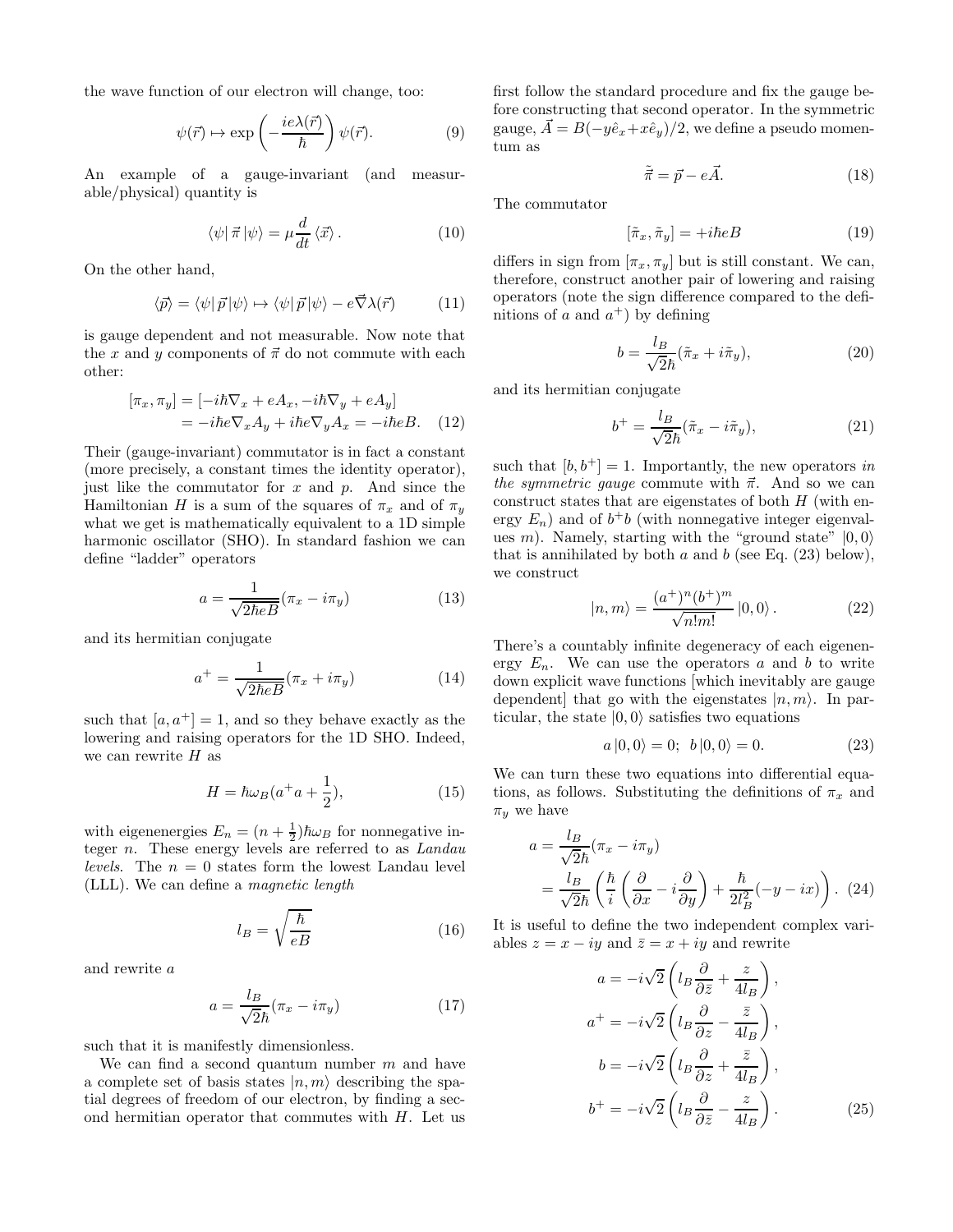Note  $b, b^+$  commute with  $a, a^+$ . We now obtain the general form of the wave functions for the LLL  $(n = 0)$ states. Namely,  $a\psi_0(z,\bar{z})=0$  is solved by

$$
\psi_0(z,\bar{z}) = f(z) \exp(-z\bar{z}/4l_B^2)
$$
 (26)

for any analytic function  $f(z)$ . The state  $|0,0\rangle$  also satisfies  $b |0, 0\rangle = 0$  and that equation has a similar solution, but with a general analytic function  $g(\bar{z})$  as prefactor. The only function that is independent of both z and of  $\bar{z}$  is the constant function, and so we conclude the wave function of the  $|0, 0\rangle$  state has the (properly normalized, Gaussian) form

$$
\psi_{0,0}(z,\bar{z}) = \frac{1}{\sqrt{2\pi l_B^2}} \exp(-z\bar{z}/4l_B^2). \tag{27}
$$

The higher-order wave functions in the LLL can be obtained by applying the raising operator  $b^+$  m times, which gives  $m$  factors of  $z$ :

$$
\psi_{0,m}(z,\bar{z}) = \frac{i^m}{\sqrt{2\pi l_B^2 m!}} \left(\frac{z}{\sqrt{2l_B}}\right)^m \exp(-z\bar{z}/4l_B^2). (28)
$$

To conclude this Section we note that the operators  $\tilde{\vec{\pi}}$  do not commute with the Hamiltonian in every gauge. This demonstrates that the pseudo momentum is not gauge invariant. And so the physical significance of the eigenvalues  $m$  is not clear (yet).

#### IV. ANGULAR MOMENTUM

The wave functions of Eq. (28) have one peculiar property: in polar coordinates  $(\rho, \phi)$  we have  $z = x - iy =$  $\rho[\cos \phi - i \sin \phi] = \rho \exp(-i\phi)$ , and so

$$
\psi_{0,m} \propto \exp(-im\phi). \tag{29}
$$

But the electrons classically only move in the counterclockwise direction and have (on average) positive angular momentum. Shouldn't their wave functions have azimuthal dependence  $\propto \exp(+im\phi)$ ?

First note that wave functions are not gauge independent, and recall that the gauge freedom consists exactly in being able to multiply wave functions by local phase factors. That is, a phase factor  $\exp(-im\phi)$  by itself has no physical meaning. The wave functions are eigenstates of the canonical angular momentum operator  $L_z$ , which in polar coordinates representation is given by  $L_z = -i\hbar\partial/\partial\phi$ . But, again,  $\langle L_z \rangle = -m\hbar$  is not gauge invariant and has a priori no physical meaning.

Second, we may note that by applying  $a^+$  (which is gauge-invariant) we do get higher-level Landau states with higher "angular momentum" in the right direction (we get extra factors  $\propto \bar{z} \propto \exp(+i\phi)$ .) We may also note that in order to have a complete set of square-integrable 2D wave functions we do need functions with azimutal dependence  $\exp(ik\phi)$  for all  $k \in \mathbb{Z}^{23}$ 

Third if we want to know what angular momentum an electron in the state  $|n, m\rangle$  possesses, we should use the *kinetic* angular momentum  $\vec{r} \times \vec{\pi}$  which is gauge invariant (for more on gauge and angular momentum in this context, see Ref. 16). In polar coordinates  $(\rho, \phi)$  the vector potential in the symmetric gauge is

$$
\vec{A} = \frac{\rho B}{2} \vec{e}_{\phi}.
$$
 (30)

This will give an additional contribution to the kinetic angular momentum proportional to  $\vec{r} \times \vec{e}_{\phi}$  which does point in the positive z direction and compensates for the negative  $-m\hbar$  term one gets from  $L_z$ .

Let us consider in more detail the z component of the gauge-invariant kinetic angular momentum relative to the origin

$$
\mathcal{L}_z = x\pi_y - y\pi_x. \tag{31}
$$

Using the same operators  $a$  and  $b$  we defined before, we have in the symmetric gauge [once we know we have a gauge-invariant operator, we can perform calculations of its expectation values and eigenvalues in any gauge we find convenient]

$$
\mathcal{L}_z = \hbar (2a^+a + 1 - b^+a^+ - ba). \tag{32}
$$

We thus get the gauge-independent result

$$
\langle n, m | \mathcal{L}_z | n, m \rangle = (2n + 1)\hbar. \tag{33}
$$

This value is positive and independent of m. Note that the states  $|n, m\rangle$  are not eigenstates of  $\mathcal{L}_z$ : indeed, the kinetic angular momentum does not commute with H. Kinetic angular momentum of the electron is not conserved, in spite of rotational symmetry.<sup>18</sup> What is conserved is the total angular momentum of electrons and EM fields together, which includes a contribution from the combination of the electric field the moving electron generates and the external magnetic field.<sup>18</sup>

The expectation value of angular momentum in particular other states can be negative (recall note 14) thanks to the presence of the last two terms in (32). For example, if we define coherent states  $|\alpha, \beta\rangle$  as eigenstates of a and b, respectively, with complex eigenvalues  $\alpha$  and  $\beta$  we get

$$
\langle \alpha, \beta | \mathcal{L}_z | \alpha, \beta \rangle = (2|\alpha|^2 + 1 - \beta^* \alpha^* - \beta \alpha) \hbar, \qquad (34)
$$

and this expectation value can be made negative, for example, by choosing  $\beta = K\alpha^*$  with K real and  $\alpha \neq 0$ , and  $K$  sufficiently large:

$$
K > 1 + \frac{1}{2|\alpha|^2}.\tag{35}
$$

Note this large negative expectation value holds only momentarily, namely when the complex amplitude  $\beta$  equals  $K\alpha^*$ . Since α evolves in time but β does not (since b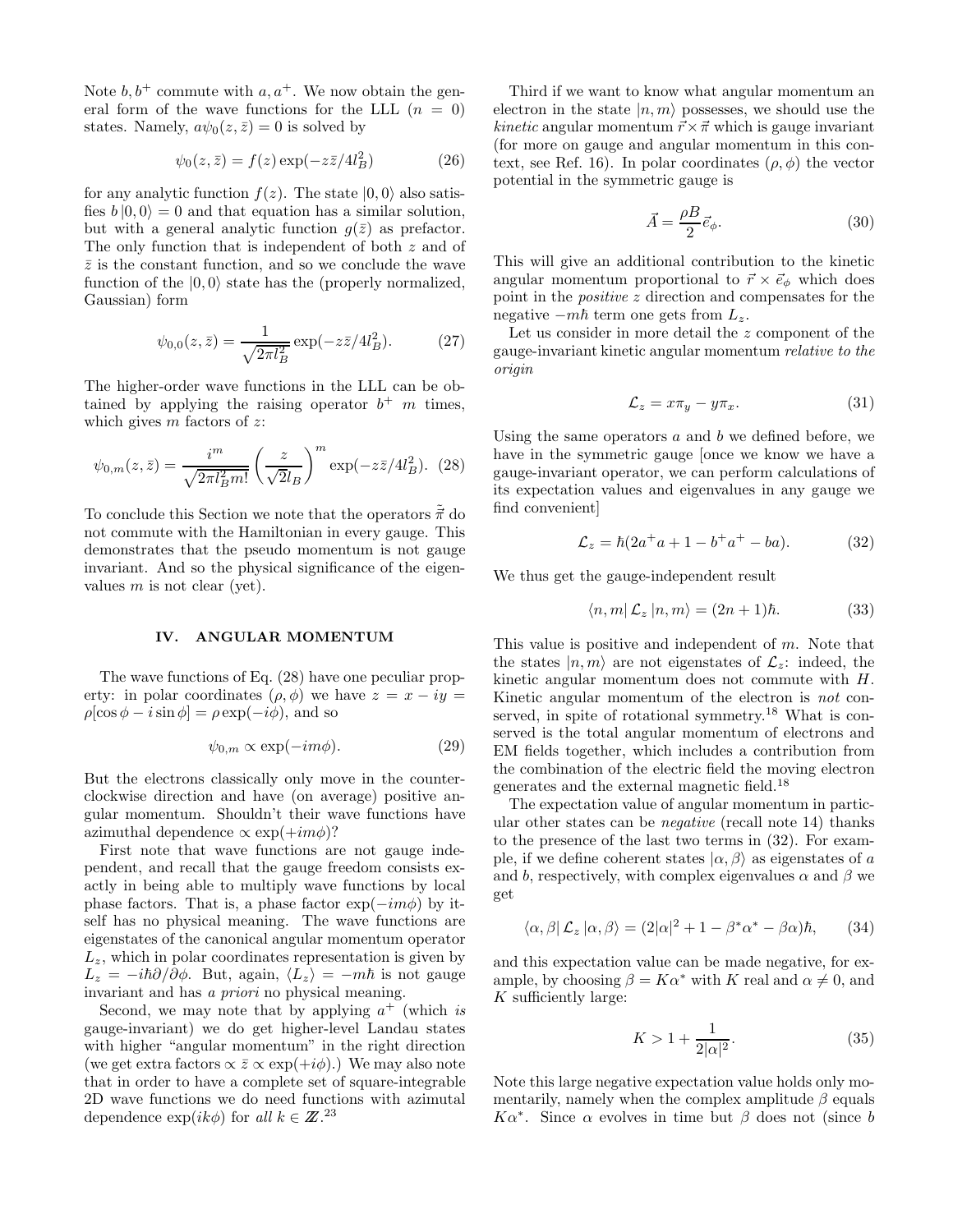commutes with  $H$ ), that condition is fulfilled only periodically in time. The time average of the expectation value (34) is positive, and equal to  $(2|\alpha|^2 + 1)\hbar$ .

If we define the angular momentum relative to the center of the orbit  $(X, Y)$ , then we obtain [see below for the definitions of the operators  $X$  and  $Y$ ; see also Ref. 17 for a discussion of this angular momentum]

$$
\tilde{\mathcal{L}}_z = (x - X)\pi_y - (y - Y)\pi_x = \frac{\pi_x^2 + \pi_y^2}{eB} = \frac{2H}{\omega_B}, \quad (36)
$$

and we see that in quantum mechanics, too, this quantity is directly proportional to the Hamiltonian, exactly as we found for the classical electron orbits (cf. Eq. (5)). Obviously, this angular momentum is always strictly positive for any state.

## V. GAUGE-INVARIANT BASIS AND THE PHYSICAL MEANING OF m

Let us return to the classical parametrization of the circular orbits. The coordinates of the center of the circle,  $X$  and  $Y$ , correspond in the quantized theory to these two operators:

$$
X = x - \frac{\pi_y}{\mu \omega_B},
$$
  
\n
$$
Y = y + \frac{\pi_x}{\mu \omega_B}.
$$
 (37)

Both operators commute with  $H$ —indeed,  $X$  and  $Y$  are conserved for the classical orbits—but they do not commute with each other:

$$
[X,Y] = il_B^2.
$$
\n(38)

Physically, this means we can't quite localize the circular orbits in the  $xy$  plane. Since the operators  $X$  and  $Y$  are gauge-invariant and commute with the Hamiltonian, we could use them to construct a gauge-independent set of basis states. In fact, since the commutator  $[X, Y]$  is a constant, we can define

$$
c = \frac{X + iY}{l_B \sqrt{2}}
$$
  

$$
c^+ = \frac{X - iY}{l_B \sqrt{2}}
$$
 (39)

such that  $[c, c^+] = 1$ . Then we can construct eigenstates of the operator  $c^+c$  in the usual way, with nonnegative integer eigenvalues, say  $k$ . The physical meaning of  $k$  is clear, given that

$$
X^2 + Y^2 = (2c^+c + 1)l_B^2.
$$
 (40)

For a state  $|n, k\rangle$ , the integer k thus tells us how far from the origin the circular orbit is displaced. This reflects perfectly the degeneracy of the classical solutions. (This result can also be used to count how many states there are in the LLL inside a macroscopic area A, and one obtains the standard answer  $\mathcal{N} = A/2\pi l_B^2$ .

If we now wish to actually construct wave functions as eigenstates of  $c^+c$ , we are forced to fix the gauge (recall that wave functions are always gauge dependent). In the symmetric gauge it turns out we actually have  $c =$  $-i\bar{b}$  so that  $c^+c = b^+b$ . So we simply find exactly the same wave functions as before with  $m = k$ . And so the gauge-invariant meaning of the quantum number  $m = k$ is actually that it quantizes (and quantifies) the distance of the center of the orbit to the origin, as per Eq. (40) (see also Ref. 22, which reaches the same conclusion via a different route).<sup>24</sup>

## VI. CONCLUSIONS

Even though the seemingly strange features of the  $\exp(-im\phi)$  lowest Landau level wave functions can be explained away, the literature about the fractional quantum Hall effect has remarkably often followed a different path. One change of sign somewhere along the derivation makes one end up with wave functions (in the symmetric gauge) that behave like  $\exp(+im\phi)$ . (The calculations have been done correctly in other parts of the literature,<sup>13,19</sup> of course, but without comments on the seemingly incorrect sign of the "angular momentum.") Here is a sample of such changes of sign:

Laughlin in his original paper<sup>3</sup> chose as single-electron Hamiltonian  $H \propto (\vec{p} - e\vec{A})^2$ . Now that would be perfectly correct, if only  $e$  were negative (or if  $H$  were meant as a single-hole Hamiltonian). However, given that he also wrote the (positive!) cyclotron energy explicitly as  $\hbar e B/\mu$ , H contains the wrong sign, which in turn leads to wave functions  $\propto \exp(+im\phi)$ .

That sign in the single-electron Hamiltonian, used with the inconsistent convention of a positive  $e$ , has been copied many times: For example, the well-known textbook Ref. 20 states explicitly that the electron charge is  $-e$ , then states (incorrectly) that the Hamiltonian is  $H \propto (\vec{p} - e\vec{A})^2$  and subsequently concludes (incorrectly) that the angular momentum  $L<sub>z</sub>$  equals a non-negative integer times  $\hbar$ . The same applies to the textbook 21 on fractional statistics. There are more examples in the literature on the fractional quantum Hall effect (e.g. the seminal Ref. 4 and also the pedagogical article Ref. 6).

This particular confusion of sign conventions may well originate from the textbook by Landau and Lifshitz, even though their equations are correct: they give the singleelectron Hamiltonian as  $\propto (\vec{p} - e\vec{A})^2$  but a footnote several pages later reminds the reader that they use the convention that  $e = -|e|!$ 

The lecture notes of Ref. 8 perform the correct calculation, but the direction of the magnetic field is flipped just before calculating the wave functions "in order to get rid of an annoying minus sign." Indeed, that leads to the same equations that we derived here, except with z then taking the usual definition of a complex number